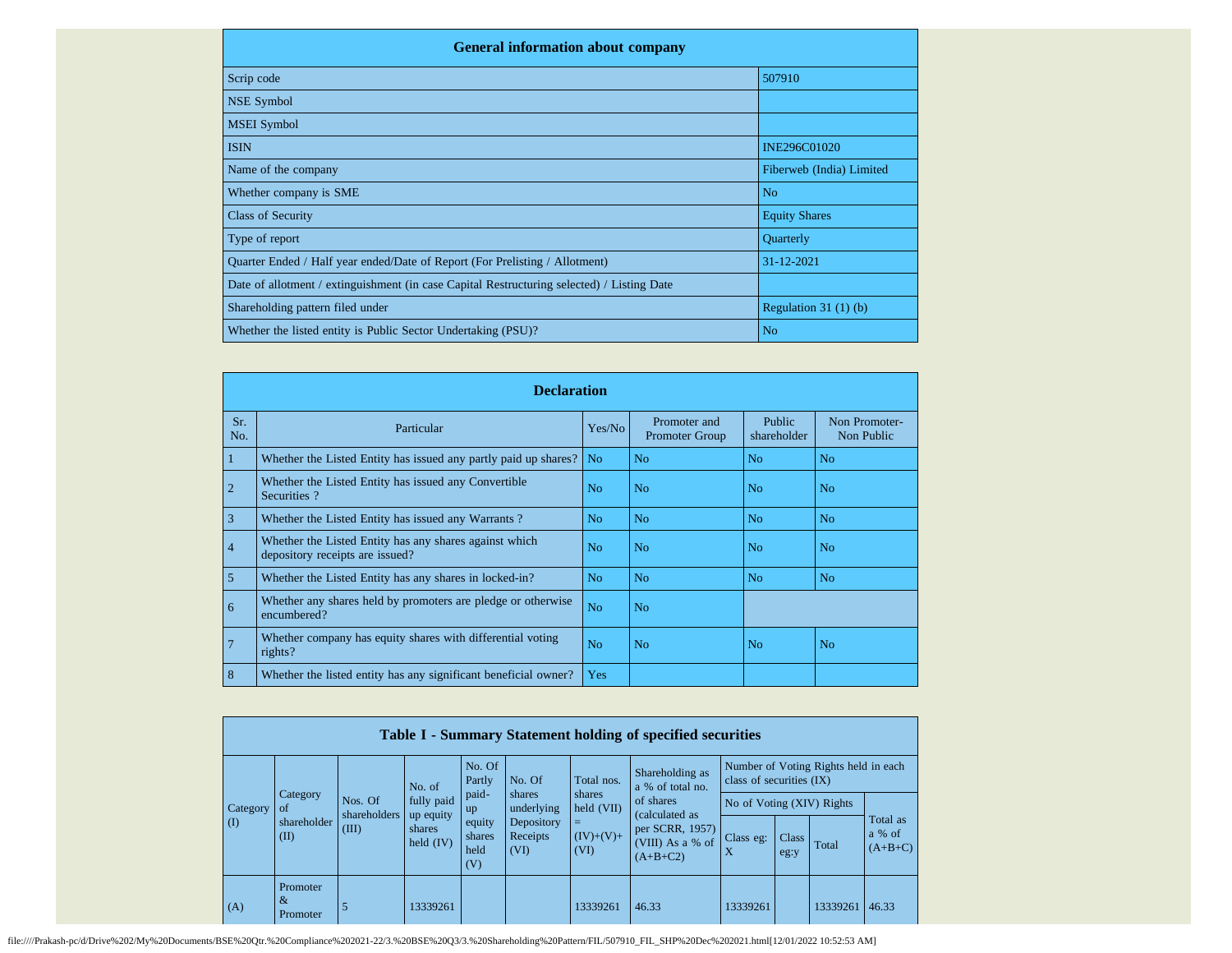|      | Group                                                 |       |          |  |          |       |          |                |  |
|------|-------------------------------------------------------|-------|----------|--|----------|-------|----------|----------------|--|
| (B)  | Public                                                | 18868 | 15452449 |  | 15452449 | 53.67 | 15452449 | 15452449 53.67 |  |
| (C)  | Non<br>Promoter-<br>Non Public                        |       |          |  |          |       |          |                |  |
| (C1) | <b>Shares</b><br>underlying<br>DR <sub>s</sub>        |       |          |  |          |       |          |                |  |
| (C2) | <b>Shares</b><br>held by<br>Employee<br><b>Trusts</b> |       |          |  |          |       |          |                |  |
|      | Total                                                 | 18873 | 28791710 |  | 28791710 | 100   | 28791710 | 28791710 100   |  |

|          |                                                |                                                 |                                           |                                                           | Table I - Summary Statement holding of specified securities                              |                                        |                                                           |                                                                               |                                                         |                                |  |                                       |
|----------|------------------------------------------------|-------------------------------------------------|-------------------------------------------|-----------------------------------------------------------|------------------------------------------------------------------------------------------|----------------------------------------|-----------------------------------------------------------|-------------------------------------------------------------------------------|---------------------------------------------------------|--------------------------------|--|---------------------------------------|
| Category | Category<br>of                                 | No. Of<br><b>Shares</b><br>Underlying           | No. of<br><b>Shares</b><br>Underlying     | No. Of Shares<br>Underlying<br>Outstanding<br>convertible | Shareholding, as a %<br>assuming full<br>conversion of<br>convertible securities (       | Number of<br>Locked in<br>shares (XII) |                                                           | Number of<br><b>Shares</b><br>pledged or<br>otherwise<br>encumbered<br>(XIII) |                                                         |                                |  | Number of<br>equity shares<br>held in |
| (I)      | shareholder<br>(II)                            | Outstanding<br>convertible<br>securities<br>(X) | Outstanding<br><b>Warrants</b><br>$(X_i)$ | securities and<br>No. Of<br>Warrants $(X_i)$<br>(a)       | as a percentage of<br>diluted share capital)<br>$(XI)=(VII)+(X) As a$<br>% of $(A+B+C2)$ | No.<br>(a)                             | As $a$<br>$%$ of<br>total<br><b>Shares</b><br>held<br>(b) | No.<br>(a)                                                                    | As a<br>$%$ of<br>total<br><b>Shares</b><br>held<br>(b) | dematerialized<br>form $(XIV)$ |  |                                       |
| (A)      | Promoter<br>$\&$<br>Promoter<br>Group          |                                                 |                                           |                                                           | 46.33                                                                                    |                                        |                                                           |                                                                               |                                                         | 13339261                       |  |                                       |
| (B)      | Public                                         |                                                 |                                           |                                                           | 53.67                                                                                    |                                        |                                                           |                                                                               |                                                         | 14262938                       |  |                                       |
| (C)      | Non<br>Promoter-<br>Non Public                 |                                                 |                                           |                                                           |                                                                                          |                                        |                                                           |                                                                               |                                                         |                                |  |                                       |
| (C1)     | <b>Shares</b><br>underlying<br><b>DRs</b>      |                                                 |                                           |                                                           |                                                                                          |                                        |                                                           |                                                                               |                                                         |                                |  |                                       |
| (C2)     | Shares held<br>by<br>Employee<br><b>Trusts</b> |                                                 |                                           |                                                           |                                                                                          |                                        |                                                           |                                                                               |                                                         |                                |  |                                       |
|          | Total                                          |                                                 |                                           |                                                           | 100                                                                                      |                                        |                                                           |                                                                               |                                                         | 27602199                       |  |                                       |

|     | Table II - Statement showing shareholding pattern of the Promoter and Promoter Group |                                      |                            |             |                                |                                    |                                                           |                               |  |                 |
|-----|--------------------------------------------------------------------------------------|--------------------------------------|----------------------------|-------------|--------------------------------|------------------------------------|-----------------------------------------------------------|-------------------------------|--|-----------------|
|     |                                                                                      |                                      |                            | No.<br>Of 0 |                                |                                    | Shareholding Number of Voting Rights held in<br>as a % of | each class of securities (IX) |  |                 |
| Sr. | Category $\&$<br>Name of the                                                         | Nos. Of<br>shareholders up equity up | No. of<br>fully paid paid- | Partly      | No. Of<br>shares<br>underlying | Total nos.<br>shares<br>held (VII) | total no. of<br>shares<br><i>(calculated)</i>             | No of Voting (XIV) Rights     |  | Total<br>as a % |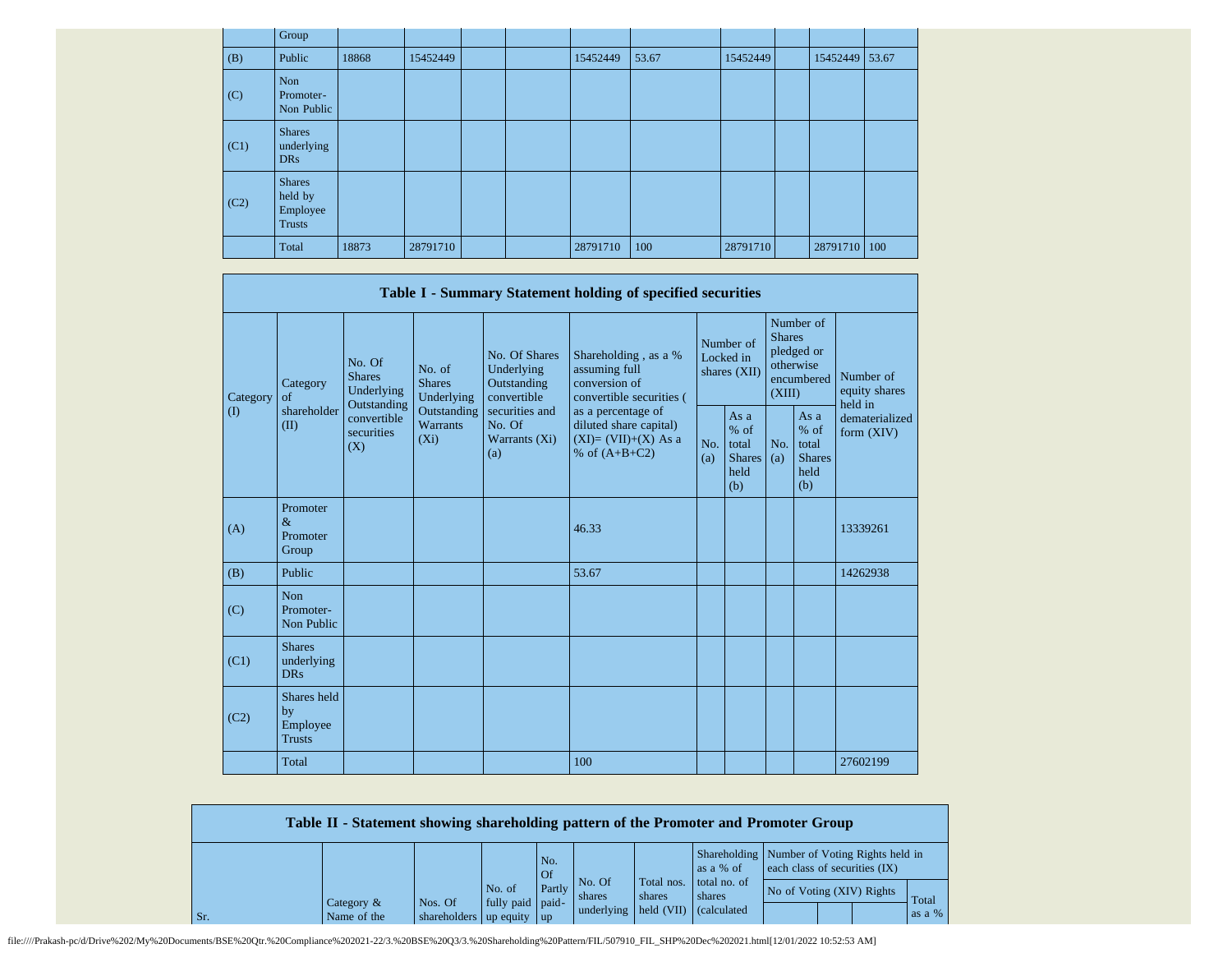|                                                                             | Shareholders (I)                                                                                                    | (III)          | shares<br>held $(IV)$ | equity<br>shares<br>held<br>(V) | Depository<br>Receipts<br>(VI) | Ξ<br>$(IV)+(V)+$<br>(VI) | as per<br>SCRR,<br>1957) (VIII)<br>As a % of<br>$(A+B+C2)$ | Class eg:<br>X | Class<br>eg:y | Total        | of<br>Total<br>Voting<br>rights |
|-----------------------------------------------------------------------------|---------------------------------------------------------------------------------------------------------------------|----------------|-----------------------|---------------------------------|--------------------------------|--------------------------|------------------------------------------------------------|----------------|---------------|--------------|---------------------------------|
| A                                                                           | Table II - Statement showing shareholding pattern of the Promoter and Promoter Group                                |                |                       |                                 |                                |                          |                                                            |                |               |              |                                 |
| (1)                                                                         | Indian                                                                                                              |                |                       |                                 |                                |                          |                                                            |                |               |              |                                 |
| (a)                                                                         | Individuals/Hindu<br>undivided Family                                                                               | $\overline{4}$ | 9817798               |                                 |                                | 9817798                  | 34.1                                                       | 9817798        |               | 9817798      | 34.1                            |
| (d)                                                                         | Any Other<br>(specify)                                                                                              | $\mathbf{1}$   | 3521463               |                                 |                                | 3521463                  | 12.23                                                      | 3521463        |               | 3521463      | 12.23                           |
| Sub-Total $(A)(1)$                                                          |                                                                                                                     | 5              | 13339261              |                                 |                                | 13339261                 | 46.33                                                      | 13339261       |               | 13339261     | 46.33                           |
| (2)                                                                         | Foreign                                                                                                             |                |                       |                                 |                                |                          |                                                            |                |               |              |                                 |
| Total Shareholding of<br>Promoter and Promoter<br>Group $(A)=(A)(1)+(A)(2)$ |                                                                                                                     | $\mathfrak{S}$ | 13339261              |                                 |                                | 13339261                 | 46.33                                                      | 13339261       |               | 13339261     | 46.33                           |
| $\mathbf B$                                                                 | Table III - Statement showing shareholding pattern of the Public shareholder                                        |                |                       |                                 |                                |                          |                                                            |                |               |              |                                 |
| (1)                                                                         | Institutions                                                                                                        |                |                       |                                 |                                |                          |                                                            |                |               |              |                                 |
| (a)                                                                         | <b>Mutual Funds</b>                                                                                                 | 9              | 53016                 |                                 |                                | 53016                    | 0.18                                                       | 53016          |               | 53016        | 0.18                            |
| (f)                                                                         | Financial<br>Institutions/<br><b>Banks</b>                                                                          | $\overline{4}$ | 1068                  |                                 |                                | 1068                     | $\boldsymbol{0}$                                           | 1068           |               | 1068         | $\boldsymbol{0}$                |
| Sub-Total $(B)(1)$                                                          |                                                                                                                     | 13             | 54084                 |                                 |                                | 54084                    | 0.19                                                       | 54084          |               | 54084        | 0.19                            |
| (3)                                                                         | Non-institutions                                                                                                    |                |                       |                                 |                                |                          |                                                            |                |               |              |                                 |
| (a(i))                                                                      | Individuals -<br>i.Individual<br>shareholders<br>holding nominal<br>share capital up<br>to Rs. 2 lakhs.             | 18068          | 9524245               |                                 |                                | 9524245                  | 33.08                                                      | 9524245        |               | 9524245      | 33.08                           |
| (a(ii))                                                                     | Individuals - ii.<br>Individual<br>shareholders<br>holding nominal<br>share capital in<br>excess of Rs. 2<br>lakhs. | 68             | 3705533               |                                 |                                | 3705533                  | 12.87                                                      | 3705533        |               | 3705533      | 12.87                           |
| (e)                                                                         | Any Other<br>(specify)                                                                                              | 719            | 2168587               |                                 |                                | 2168587                  | 7.53                                                       | 2168587        |               | 2168587      | 7.53                            |
| Sub-Total $(B)(3)$                                                          |                                                                                                                     | 18855          | 15398365              |                                 |                                | 15398365                 | 53.48                                                      | 15398365       |               | 15398365     | 53.48                           |
| <b>Total Public</b><br>Shareholding<br>$(B)=(B)(1)+(B)(2)+(B)(3)$           |                                                                                                                     | 18868          | 15452449              |                                 |                                | 15452449                 | 53.67                                                      | 15452449       |               | 15452449     | 53.67                           |
| $\mathbf C$                                                                 | Table IV - Statement showing shareholding pattern of the Non Promoter- Non Public shareholder                       |                |                       |                                 |                                |                          |                                                            |                |               |              |                                 |
| Total $(A+B+C2)$                                                            |                                                                                                                     | 18873          | 28791710              |                                 |                                | 28791710                 | 100                                                        | 28791710       |               | 28791710 100 |                                 |
| Total $(A+B+C)$                                                             |                                                                                                                     | 18873          | 28791710              |                                 |                                | 28791710                 | 100                                                        | 28791710       |               | 28791710     | 100                             |

**Table II - Statement showing shareholding pattern of the Promoter and Promoter Group**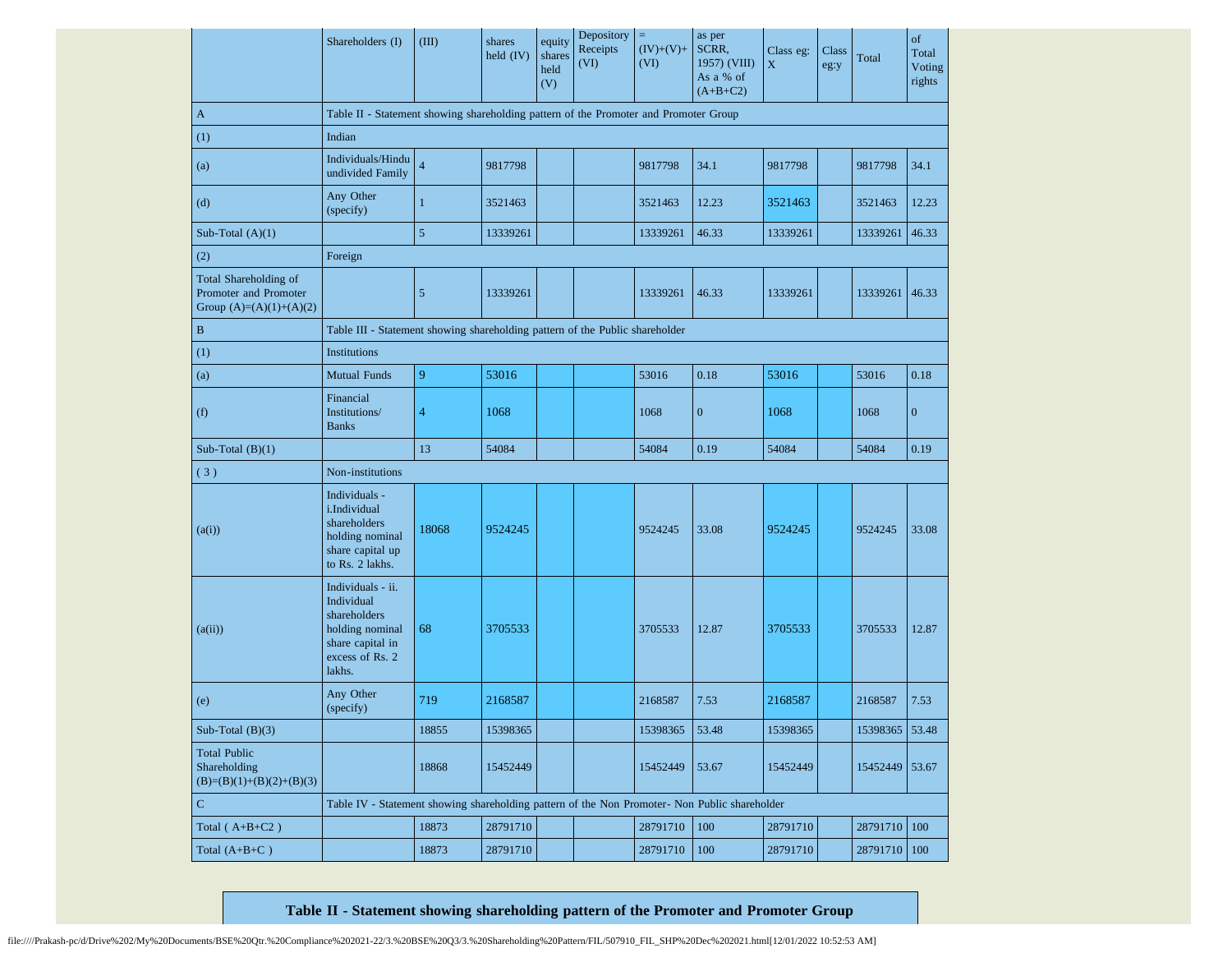| Sr.                                                                                | No. Of<br>No. of<br><b>Shares</b><br><b>Shares</b><br>Underlying<br>Underlying<br>Outstanding |                                                     | No. Of Shares<br>Underlying<br>Outstanding<br>convertible | Shareholding, as a<br>% assuming full<br>conversion of<br>convertible securities          |            | Number of<br>Locked in<br>shares (XII)                  |            | Number of<br><b>Shares</b><br>pledged or<br>otherwise<br>encumbered<br>(XIII) | Number of<br>equity shares<br>held in |
|------------------------------------------------------------------------------------|-----------------------------------------------------------------------------------------------|-----------------------------------------------------|-----------------------------------------------------------|-------------------------------------------------------------------------------------------|------------|---------------------------------------------------------|------------|-------------------------------------------------------------------------------|---------------------------------------|
|                                                                                    | convertible<br>securities<br>(X)                                                              | Outstanding<br><b>Warrants</b><br>(X <sub>i</sub> ) | securities and<br>No. Of<br>Warrants (Xi)<br>(a)          | (as a percentage of<br>diluted share capital)<br>$(XI)=(VII)+(X) As$<br>a % of $(A+B+C2)$ | No.<br>(a) | As a<br>$%$ of<br>total<br><b>Shares</b><br>held<br>(b) | No.<br>(a) | As a<br>$%$ of<br>total<br><b>Shares</b><br>held<br>(b)                       | dematerialized<br>form (XIV)          |
| $\mathbf{A}$                                                                       |                                                                                               |                                                     |                                                           | Table II - Statement showing shareholding pattern of the Promoter and Promoter Group      |            |                                                         |            |                                                                               |                                       |
| (1)                                                                                | Indian                                                                                        |                                                     |                                                           |                                                                                           |            |                                                         |            |                                                                               |                                       |
| (a)                                                                                |                                                                                               |                                                     |                                                           | 34.1                                                                                      |            |                                                         |            |                                                                               | 9817798                               |
| (d)                                                                                |                                                                                               |                                                     |                                                           | 12.23                                                                                     |            |                                                         |            |                                                                               | 3521463                               |
| Sub-Total $(A)(1)$                                                                 |                                                                                               |                                                     |                                                           | 46.33                                                                                     |            |                                                         |            |                                                                               | 13339261                              |
| (2)                                                                                | Foreign                                                                                       |                                                     |                                                           |                                                                                           |            |                                                         |            |                                                                               |                                       |
| <b>Total Shareholding of</b><br>Promoter and Promoter<br>Group $(A)=(A)(1)+(A)(2)$ |                                                                                               |                                                     |                                                           | 46.33                                                                                     |            |                                                         |            |                                                                               | 13339261                              |
| $\bf{B}$                                                                           |                                                                                               |                                                     |                                                           | Table III - Statement showing shareholding pattern of the Public shareholder              |            |                                                         |            |                                                                               |                                       |
| (1)                                                                                | Institutions                                                                                  |                                                     |                                                           |                                                                                           |            |                                                         |            |                                                                               |                                       |
| (a)                                                                                |                                                                                               |                                                     |                                                           | 0.18                                                                                      |            |                                                         |            |                                                                               | 48                                    |
| (f)                                                                                |                                                                                               |                                                     |                                                           | $\overline{0}$                                                                            |            |                                                         |            |                                                                               | 600                                   |
| Sub-Total $(B)(1)$                                                                 |                                                                                               |                                                     |                                                           | 0.19                                                                                      |            |                                                         |            |                                                                               | 648                                   |
| (3)                                                                                | Non-institutions                                                                              |                                                     |                                                           |                                                                                           |            |                                                         |            |                                                                               |                                       |
| (a(i))                                                                             |                                                                                               |                                                     |                                                           | 33.08                                                                                     |            |                                                         |            |                                                                               | 8479984                               |
| (a(ii))                                                                            |                                                                                               |                                                     |                                                           | 12.87                                                                                     |            |                                                         |            |                                                                               | 3705533                               |
| (e)                                                                                |                                                                                               |                                                     |                                                           | 7.53                                                                                      |            |                                                         |            |                                                                               | 2076773                               |
| Sub-Total $(B)(3)$                                                                 |                                                                                               |                                                     |                                                           | 53.48                                                                                     |            |                                                         |            |                                                                               | 14262290                              |
| <b>Total Public</b><br>Shareholding<br>$(B)=(B)(1)+(B)(2)+(B)(3)$                  |                                                                                               |                                                     |                                                           | 53.67                                                                                     |            |                                                         |            |                                                                               | 14262938                              |
| $\mathbf C$                                                                        | Table IV - Statement showing shareholding pattern of the Non Promoter- Non Public shareholder |                                                     |                                                           |                                                                                           |            |                                                         |            |                                                                               |                                       |
| Total $(A+B+C2)$                                                                   |                                                                                               |                                                     |                                                           | 100                                                                                       |            |                                                         |            |                                                                               | 27602199                              |
| Total $(A+B+C)$                                                                    |                                                                                               |                                                     |                                                           | 100                                                                                       |            |                                                         |            |                                                                               | 27602199                              |

|                                 | Individuals/Hindu undivided Family |                                      |                                       |                                       |                          |  |  |  |  |  |  |
|---------------------------------|------------------------------------|--------------------------------------|---------------------------------------|---------------------------------------|--------------------------|--|--|--|--|--|--|
| Searial No.                     |                                    |                                      |                                       |                                       |                          |  |  |  |  |  |  |
| Name of the<br>Shareholders (I) | UNNATI PRAVIN<br><b>SHETH</b>      | <b>SONIYA PRAVIN</b><br><b>SHETH</b> | <b>PRAVIN VRAJLAL</b><br><b>SHETH</b> | <b>BHAVESH PRAVIN</b><br><b>SHETH</b> | Click here to go<br>back |  |  |  |  |  |  |
| $PAN$ (II)                      | AUPPS6260F                         | <b>BMXPS85890</b>                    | AAHPS7949D                            | AAGPS7481K                            | Total                    |  |  |  |  |  |  |
|                                 |                                    |                                      |                                       |                                       |                          |  |  |  |  |  |  |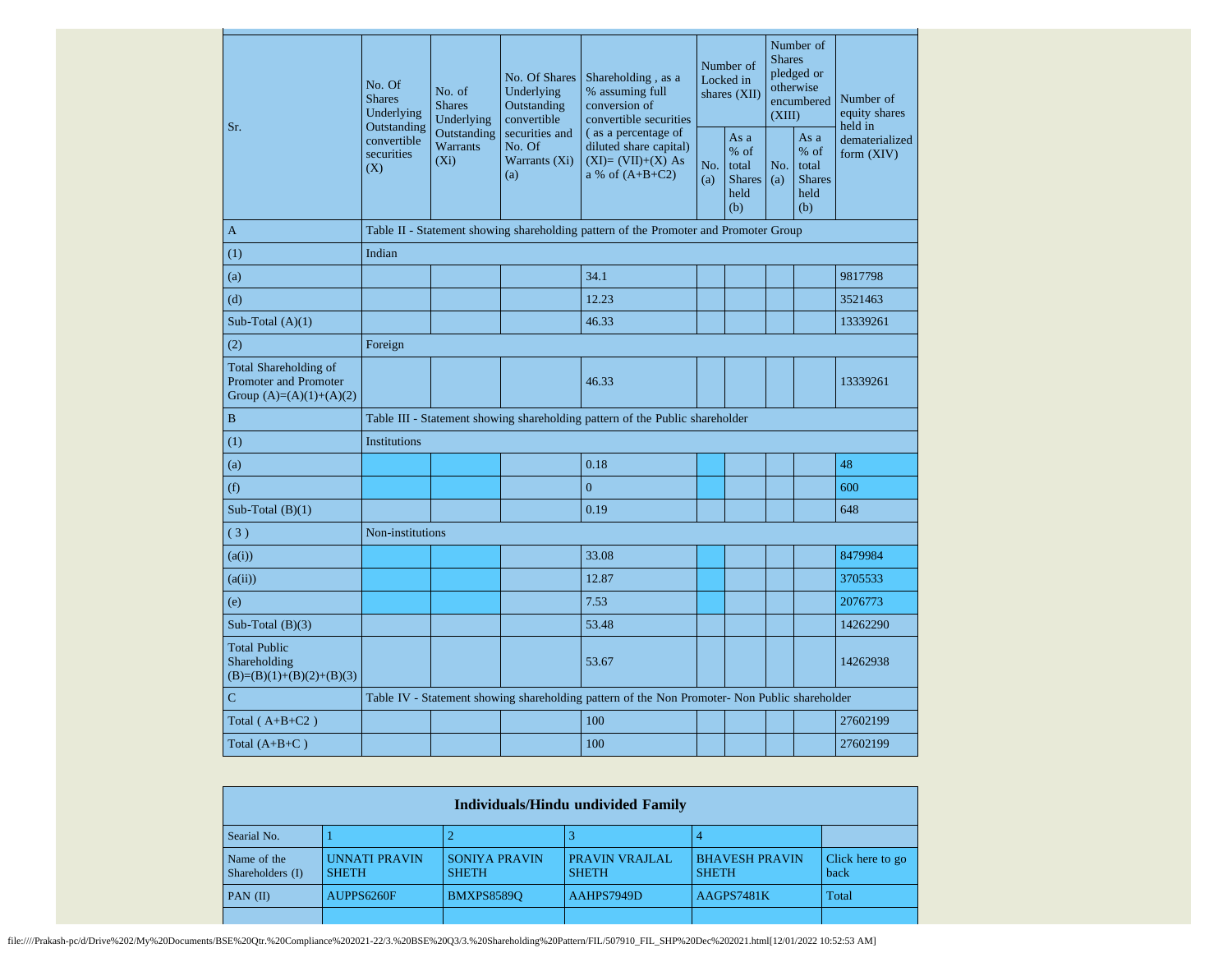| No. of fully paid<br>up equity shares<br>held (IV)                                                                                                                                         | 2329                                                          | 11000 | 3554873 | 6249596 | 9817798 |
|--------------------------------------------------------------------------------------------------------------------------------------------------------------------------------------------|---------------------------------------------------------------|-------|---------|---------|---------|
| No. Of Partly<br>paid-up equity<br>shares held (V)                                                                                                                                         |                                                               |       |         |         |         |
| No. Of shares<br>underlying<br>Depository<br>Receipts (VI)                                                                                                                                 |                                                               |       |         |         |         |
| Total nos. shares<br>$held (VII) =$<br>$(IV)+(V)+(VI)$                                                                                                                                     | 2329                                                          | 11000 | 3554873 | 6249596 | 9817798 |
| Shareholding as a<br>% of total no. of<br>shares (calculated<br>as per SCRR,<br>1957) (VIII) As a<br>% of $(A+B+C2)$                                                                       | 0.01                                                          | 0.04  | 12.35   | 21.71   | 34.1    |
|                                                                                                                                                                                            | Number of Voting Rights held in each class of securities (IX) |       |         |         |         |
| Class eg:X                                                                                                                                                                                 | 2329                                                          | 11000 | 3554873 | 6249596 | 9817798 |
| Class eg:y                                                                                                                                                                                 |                                                               |       |         |         |         |
| Total                                                                                                                                                                                      | 2329                                                          | 11000 | 3554873 | 6249596 | 9817798 |
| Total as a % of<br><b>Total Voting rights</b>                                                                                                                                              | 0.01                                                          | 0.04  | 12.35   | 21.71   | 34.1    |
| No. Of Shares<br>Underlying<br>Outstanding<br>convertible<br>securities $(X)$                                                                                                              |                                                               |       |         |         |         |
| No. of Shares<br>Underlying<br>Outstanding<br>Warrants (Xi)                                                                                                                                |                                                               |       |         |         |         |
| No. Of Shares<br>Underlying<br>Outstanding<br>convertible<br>securities and No.<br>Of Warrants (Xi)<br>(a)                                                                                 |                                                               |       |         |         |         |
| Shareholding, as a<br>% assuming full<br>conversion of<br>convertible<br>securities (as a<br>percentage of<br>diluted share<br>capital) $(XI)=$<br>$(VII)+(Xi)(a)$ As a<br>% of $(A+B+C2)$ | 0.01                                                          | 0.04  | 12.35   | 21.71   | 34.1    |
| Number of Locked in shares (XII)                                                                                                                                                           |                                                               |       |         |         |         |
| No. $(a)$                                                                                                                                                                                  |                                                               |       |         |         |         |
| As a % of total                                                                                                                                                                            |                                                               |       |         |         |         |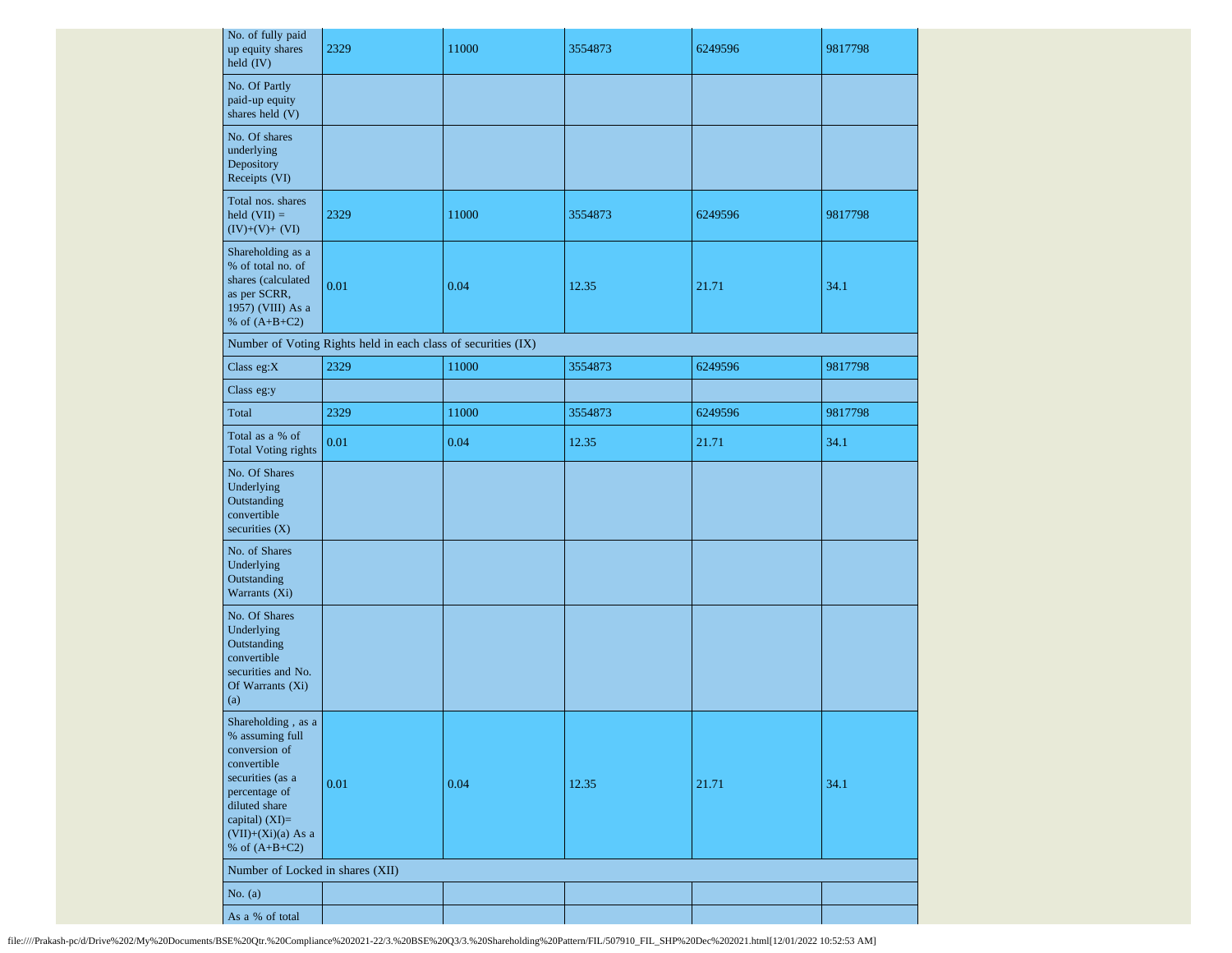| Shares held (b)                                                      |                                                         |                       |          |          |         |
|----------------------------------------------------------------------|---------------------------------------------------------|-----------------------|----------|----------|---------|
|                                                                      | Number of Shares pledged or otherwise encumbered (XIII) |                       |          |          |         |
| No. $(a)$                                                            |                                                         |                       |          |          |         |
| As a % of total<br>Shares held (b)                                   |                                                         |                       |          |          |         |
| Number of equity<br>shares held in<br>dematerialized<br>form $(XIV)$ | 2329                                                    | 11000                 | 3554873  | 6249596  | 9817798 |
| Reason for not providing PAN                                         |                                                         |                       |          |          |         |
| Reason for not<br>providing PAN                                      |                                                         |                       |          |          |         |
| Shareholder type                                                     | Promoter                                                | <b>Promoter Group</b> | Promoter | Promoter |         |

|                                                                                                                      | Any Other (specify)                                           |                       |
|----------------------------------------------------------------------------------------------------------------------|---------------------------------------------------------------|-----------------------|
| Searial No.                                                                                                          | $\mathbf{1}$                                                  |                       |
| Category                                                                                                             | <b>Bodies Corporate</b>                                       | Click here to go back |
| Name of the<br>Shareholders (I)                                                                                      | <b>GAYATRI PIPES AND FITTINGS PRIVATE LIMITED</b>             |                       |
| PAN (II)                                                                                                             | AAACG2107R                                                    | Total                 |
| No. of the<br>Shareholders (I)                                                                                       | 1                                                             | 1                     |
| No. of fully paid<br>up equity shares<br>held (IV)                                                                   | 3521463                                                       | 3521463               |
| No. Of Partly<br>paid-up equity<br>shares held (V)                                                                   |                                                               |                       |
| No. Of shares<br>underlying<br>Depository<br>Receipts (VI)                                                           |                                                               |                       |
| Total nos. shares<br>held $(VII)$ =<br>$(IV)+(V)+(VI)$                                                               | 3521463                                                       | 3521463               |
| Shareholding as a<br>% of total no. of<br>shares (calculated<br>as per SCRR,<br>1957) (VIII) As a<br>% of $(A+B+C2)$ | 12.23                                                         | 12.23                 |
|                                                                                                                      | Number of Voting Rights held in each class of securities (IX) |                       |
| Class eg: X                                                                                                          | 3521463                                                       | 3521463               |
| Class eg:y                                                                                                           |                                                               |                       |
| Total                                                                                                                | 3521463                                                       | 3521463               |
| Total as a % of                                                                                                      | 12.23                                                         | 12.23                 |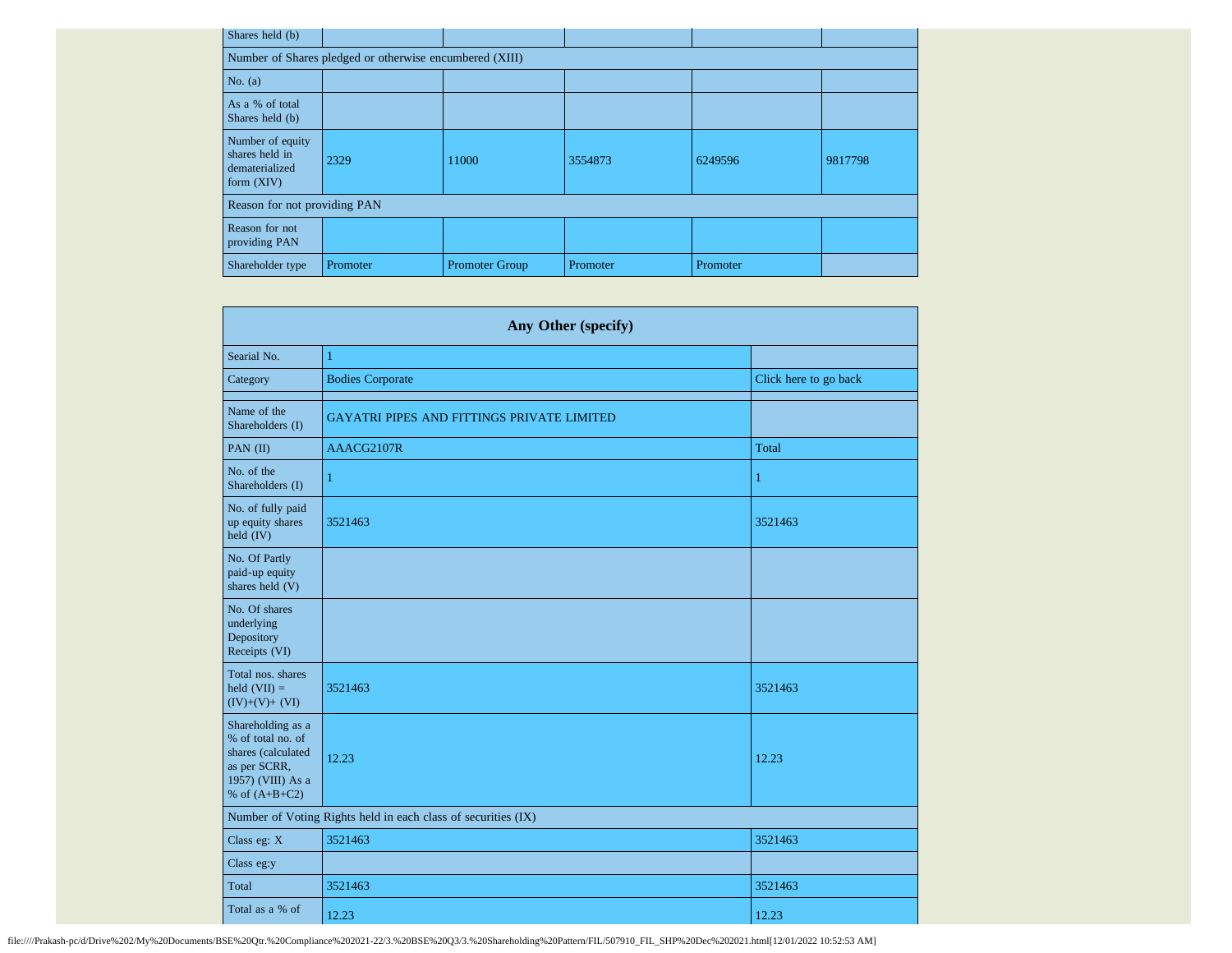| <b>Total Voting rights</b>                                                                                                                                                           |                                                         |         |
|--------------------------------------------------------------------------------------------------------------------------------------------------------------------------------------|---------------------------------------------------------|---------|
| No. Of Shares<br>Underlying<br>Outstanding<br>convertible<br>securities $(X)$                                                                                                        |                                                         |         |
| No. of Shares<br>Underlying<br>Outstanding<br>Warrants (Xi)                                                                                                                          |                                                         |         |
| No. Of Shares<br>Underlying<br>Outstanding<br>convertible<br>securities and No.<br>Of Warrants (Xi)<br>(a)                                                                           |                                                         |         |
| Shareholding, as a<br>% assuming full<br>conversion of<br>convertible<br>securities (as a<br>percentage of<br>diluted share<br>capital) $(XI)=$<br>(VII)+(X) As a %<br>of $(A+B+C2)$ | 12.23                                                   | 12.23   |
| Number of Locked in shares (XII)                                                                                                                                                     |                                                         |         |
| No. $(a)$                                                                                                                                                                            |                                                         |         |
| As a % of total<br>Shares held (b)                                                                                                                                                   |                                                         |         |
|                                                                                                                                                                                      | Number of Shares pledged or otherwise encumbered (XIII) |         |
| No. $(a)$                                                                                                                                                                            |                                                         |         |
| As a % of total<br>Shares held (b)                                                                                                                                                   |                                                         |         |
| Number of equity<br>shares held in<br>dematerialized<br>form (XIV)                                                                                                                   | 3521463                                                 | 3521463 |
| Reason for not providing PAN                                                                                                                                                         |                                                         |         |
| Reason for not<br>providing PAN                                                                                                                                                      |                                                         |         |
| Shareholder type                                                                                                                                                                     | Promoter Group                                          |         |

| Individuals - ii. Individual shareholders holding nominal share capital in excess of Rs. 2 lakhs. |                        |                       |  |  |  |  |  |  |
|---------------------------------------------------------------------------------------------------|------------------------|-----------------------|--|--|--|--|--|--|
| Searial No.                                                                                       |                        |                       |  |  |  |  |  |  |
| Name of the<br>Shareholders (I)                                                                   | ANIL JAYRAMDAS AGARWAL | Click here to go back |  |  |  |  |  |  |
| $PAN$ (II)                                                                                        | ADPPA3794B             | Total                 |  |  |  |  |  |  |
|                                                                                                   |                        |                       |  |  |  |  |  |  |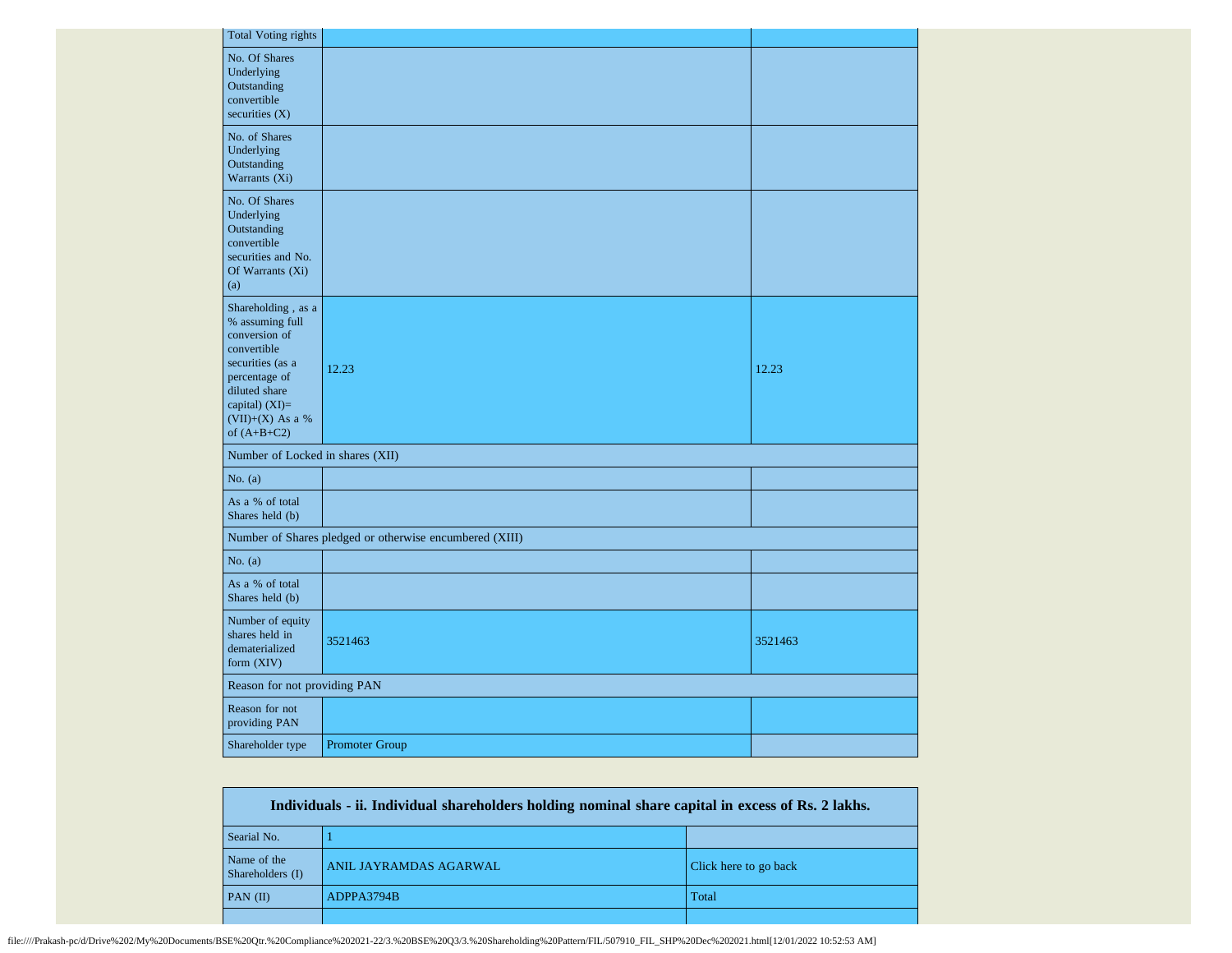| No. of fully paid<br>up equity shares<br>held (IV)                                                                                                                                            | 375710                                                        | 375710 |  |  |  |  |  |  |
|-----------------------------------------------------------------------------------------------------------------------------------------------------------------------------------------------|---------------------------------------------------------------|--------|--|--|--|--|--|--|
| No. Of Partly<br>paid-up equity<br>shares held (V)                                                                                                                                            |                                                               |        |  |  |  |  |  |  |
| No. Of shares<br>underlying<br>Depository<br>Receipts (VI)                                                                                                                                    |                                                               |        |  |  |  |  |  |  |
| Total nos. shares<br>held $(VII) =$<br>$(IV)+(V)+(VI)$                                                                                                                                        | 375710                                                        | 375710 |  |  |  |  |  |  |
| Shareholding as a<br>% of total no. of<br>shares (calculated<br>as per SCRR,<br>1957) (VIII) As a<br>% of $(A+B+C2)$                                                                          | 1.3                                                           | 1.3    |  |  |  |  |  |  |
|                                                                                                                                                                                               | Number of Voting Rights held in each class of securities (IX) |        |  |  |  |  |  |  |
| Class eg: X                                                                                                                                                                                   | 375710                                                        | 375710 |  |  |  |  |  |  |
| Class eg:y                                                                                                                                                                                    |                                                               |        |  |  |  |  |  |  |
| Total                                                                                                                                                                                         | 375710                                                        | 375710 |  |  |  |  |  |  |
| Total as a % of<br><b>Total Voting rights</b>                                                                                                                                                 | 1.3                                                           | 1.3    |  |  |  |  |  |  |
| No. Of Shares<br>Underlying<br>Outstanding<br>convertible<br>securities (X)                                                                                                                   |                                                               |        |  |  |  |  |  |  |
| No. of Shares<br>Underlying<br>Outstanding<br>Warrants (Xi)                                                                                                                                   |                                                               |        |  |  |  |  |  |  |
| No. Of Shares<br>Underlying<br>Outstanding<br>convertible<br>securities and No.<br>Of Warrants (Xi)<br>(a)                                                                                    |                                                               |        |  |  |  |  |  |  |
| Shareholding , as $\mathbf a$<br>% assuming full<br>conversion of<br>convertible<br>securities (as a<br>percentage of<br>diluted share<br>capital) (XI)=<br>(VII)+(X) As a %<br>of $(A+B+C2)$ | $1.3\,$                                                       | 1.3    |  |  |  |  |  |  |
|                                                                                                                                                                                               | Number of Locked in shares (XII)                              |        |  |  |  |  |  |  |
| No. $(a)$                                                                                                                                                                                     |                                                               |        |  |  |  |  |  |  |
| As a % of total                                                                                                                                                                               |                                                               |        |  |  |  |  |  |  |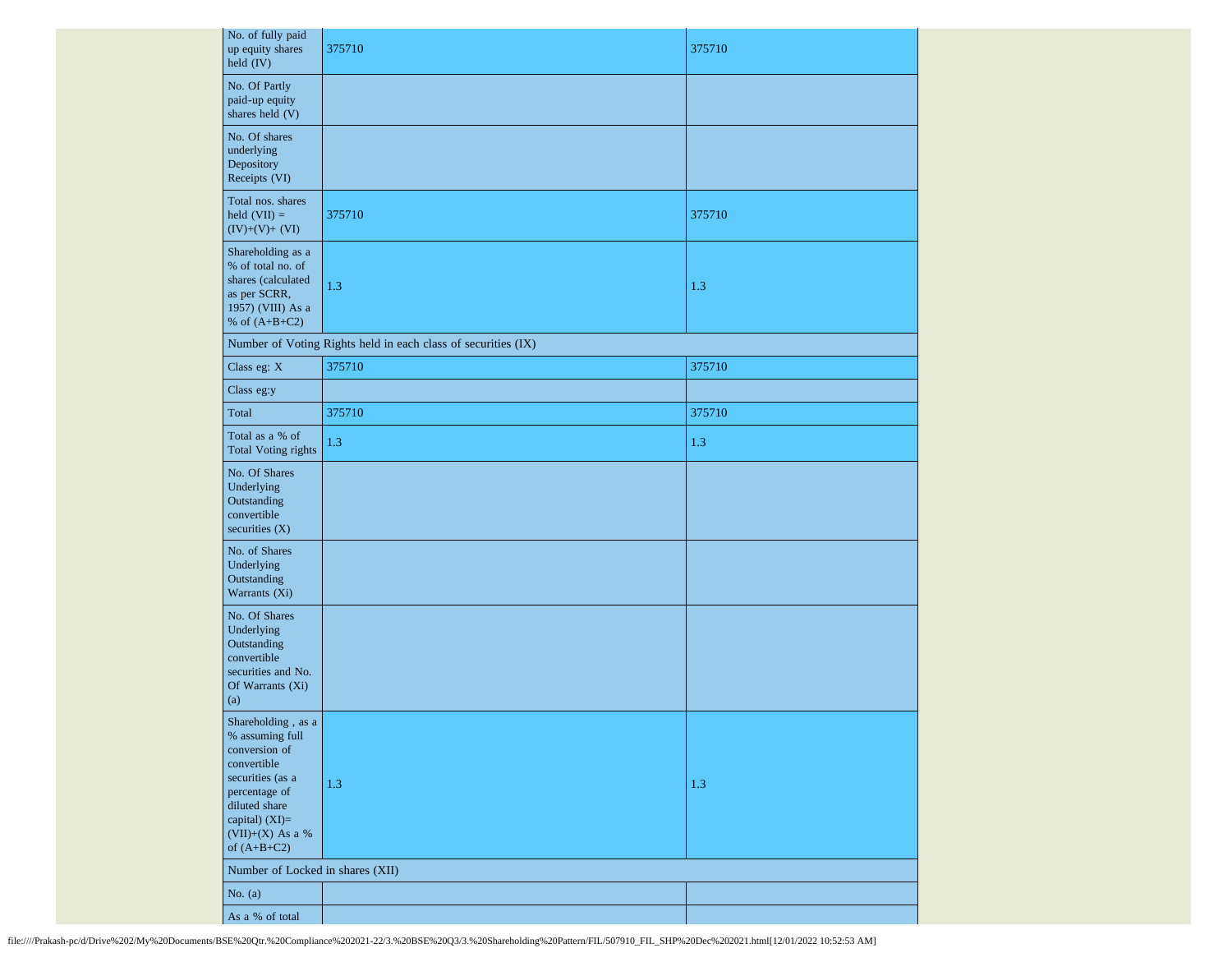| Shares held (b)                                                      |        |        |
|----------------------------------------------------------------------|--------|--------|
| Number of equity<br>shares held in<br>dematerialized<br>form $(XIV)$ | 375710 | 375710 |
| Reason for not providing PAN                                         |        |        |
| Reason for not<br>providing PAN                                      |        |        |

|                                                                                                                      |                                                               |                            | Any Other (specify)                                  |                            |                |                                     |  |
|----------------------------------------------------------------------------------------------------------------------|---------------------------------------------------------------|----------------------------|------------------------------------------------------|----------------------------|----------------|-------------------------------------|--|
| Searial No.                                                                                                          | $\mathbf{1}$                                                  | $\overline{2}$             | $\overline{3}$                                       | $\overline{4}$             | $\overline{5}$ | 6                                   |  |
| Category                                                                                                             | <b>Overseas</b><br><b>Corporate Bodies</b>                    | Clearing<br><b>Members</b> | <b>Bodies Corporate</b>                              | <b>Bodies</b><br>Corporate | <b>HUF</b>     | <b>Non-Resident</b><br>Indian (NRI) |  |
| Category / More<br>than 1 percentage                                                                                 | Category                                                      | Category                   | More than 1 percentage of<br>shareholding            | Category                   | Category       | Category                            |  |
| Name of the<br>Shareholders (I)                                                                                      |                                                               |                            | <b>BHARAT CAPITAL AND</b><br><b>HOLDINGS LIMITED</b> |                            |                |                                     |  |
| PAN (II)                                                                                                             |                                                               |                            | AABCB3634K                                           |                            |                |                                     |  |
| No. of the<br>Shareholders (I)                                                                                       | 5                                                             | 45                         | 1                                                    | 82                         | 280            | 307                                 |  |
| No. of fully paid<br>up equity shares<br>held $(IV)$                                                                 | 47664                                                         | 191323                     | 351500                                               | 565983                     | 578646         | 784971                              |  |
| No. Of Partly<br>paid-up equity<br>shares held (V)                                                                   |                                                               |                            |                                                      |                            |                |                                     |  |
| No. Of shares<br>underlying<br>Depository<br>Receipts (VI)                                                           |                                                               |                            |                                                      |                            |                |                                     |  |
| Total nos, shares<br>held $(VII) =$<br>$(IV)+(V)+(VI)$                                                               | 47664                                                         | 191323                     | 351500                                               | 565983                     | 578646         | 784971                              |  |
| Shareholding as a<br>% of total no. of<br>shares (calculated<br>as per SCRR,<br>1957) (VIII) As a<br>% of $(A+B+C2)$ | 0.17                                                          | 0.66                       | 1.22                                                 | 1.97                       | 2.01           | 2.73                                |  |
|                                                                                                                      | Number of Voting Rights held in each class of securities (IX) |                            |                                                      |                            |                |                                     |  |
| Class eg: X                                                                                                          | 47664                                                         | 191323                     | 351500                                               | 565983                     | 578646         | 784971                              |  |
| Class eg:y                                                                                                           |                                                               |                            |                                                      |                            |                |                                     |  |
| Total                                                                                                                | 47664                                                         | 191323                     | 351500                                               | 565983                     | 578646         | 784971                              |  |
| Total as a % of<br><b>Total Voting rights</b>                                                                        | 0.17                                                          | 0.66                       | 1.22                                                 | 1.97                       | 2.01           | 2.73                                |  |
| No. Of Shares<br>Underlying<br>Outstanding                                                                           |                                                               |                            |                                                      |                            |                |                                     |  |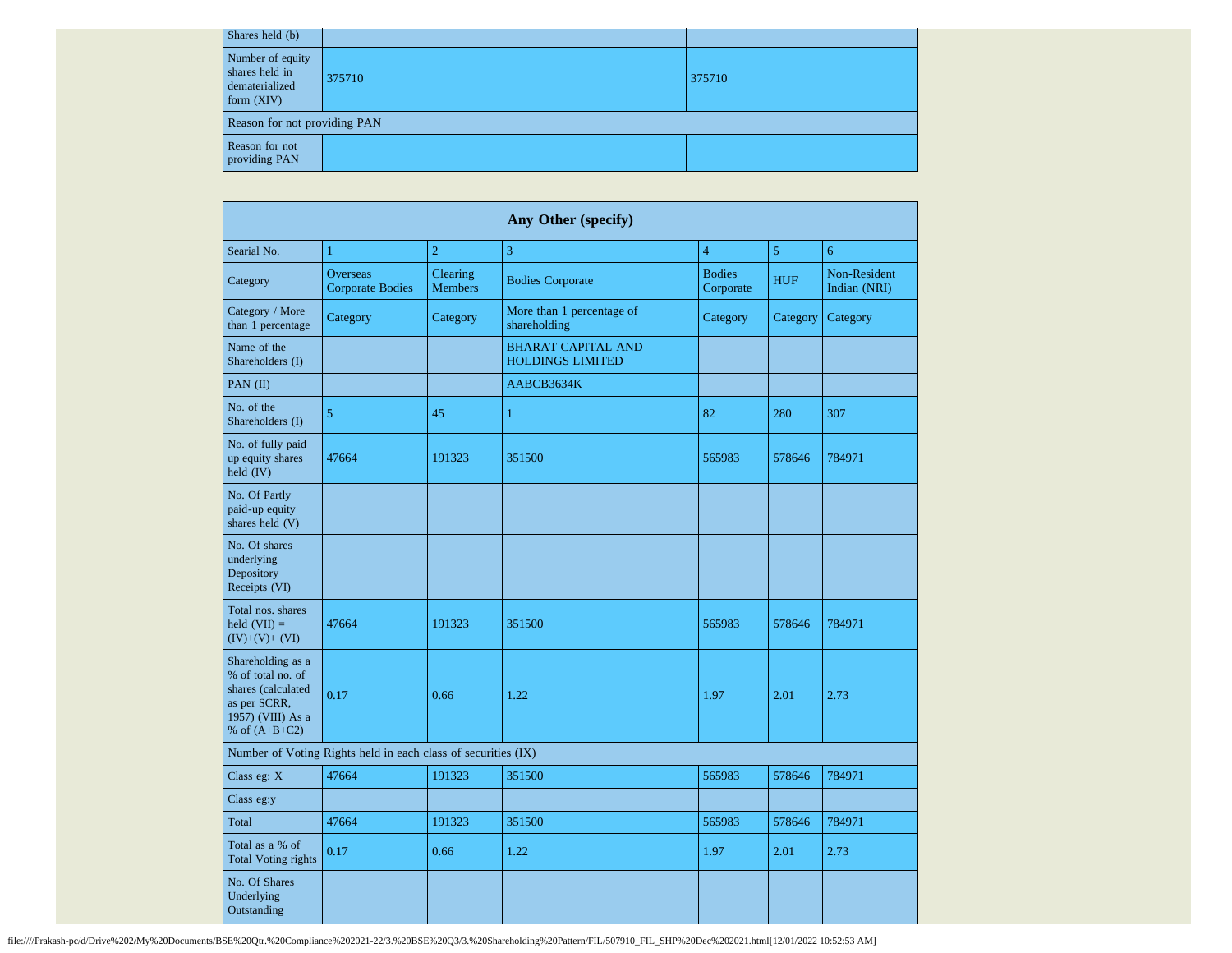| convertible<br>securities $(X)$                                                                                                                                                        |                |        |        |        |        |        |
|----------------------------------------------------------------------------------------------------------------------------------------------------------------------------------------|----------------|--------|--------|--------|--------|--------|
| No. of Shares<br>Underlying<br>Outstanding<br>Warrants (Xi)                                                                                                                            |                |        |        |        |        |        |
| No. Of Shares<br>Underlying<br>Outstanding<br>convertible<br>securities and No.<br>Of Warrants (Xi)<br>(a)                                                                             |                |        |        |        |        |        |
| Shareholding, as a<br>% assuming full<br>conversion of<br>convertible<br>securities (as a<br>percentage of<br>diluted share<br>capital) $(XI)=$<br>$(VII)+(X)$ As a %<br>of $(A+B+C2)$ | 0.17           | 0.66   | 1.22   | 1.97   | 2.01   | 2.73   |
| Number of Locked in shares (XII)                                                                                                                                                       |                |        |        |        |        |        |
| No. $(a)$                                                                                                                                                                              |                |        |        |        |        |        |
| As a % of total<br>Shares held (b)                                                                                                                                                     |                |        |        |        |        |        |
| Number of equity<br>shares held in<br>dematerialized<br>form (XIV)                                                                                                                     | $\overline{0}$ | 191323 | 351500 | 525243 | 577536 | 782671 |
| Reason for not providing PAN                                                                                                                                                           |                |        |        |        |        |        |
| Reason for not<br>providing PAN                                                                                                                                                        |                |        |        |        |        |        |

| Any Other (specify)                                  |                       |  |  |  |  |  |
|------------------------------------------------------|-----------------------|--|--|--|--|--|
| Searial No.                                          |                       |  |  |  |  |  |
| Category                                             |                       |  |  |  |  |  |
| Category / More<br>than 1 percentage                 |                       |  |  |  |  |  |
| Name of the<br>Shareholders (I)                      | Click here to go back |  |  |  |  |  |
| PAN $(II)$                                           | Total                 |  |  |  |  |  |
| No. of the<br>Shareholders (I)                       | 719                   |  |  |  |  |  |
| No. of fully paid<br>up equity shares<br>held $(IV)$ | 2168587               |  |  |  |  |  |
| No. Of Partly<br>paid-up equity                      |                       |  |  |  |  |  |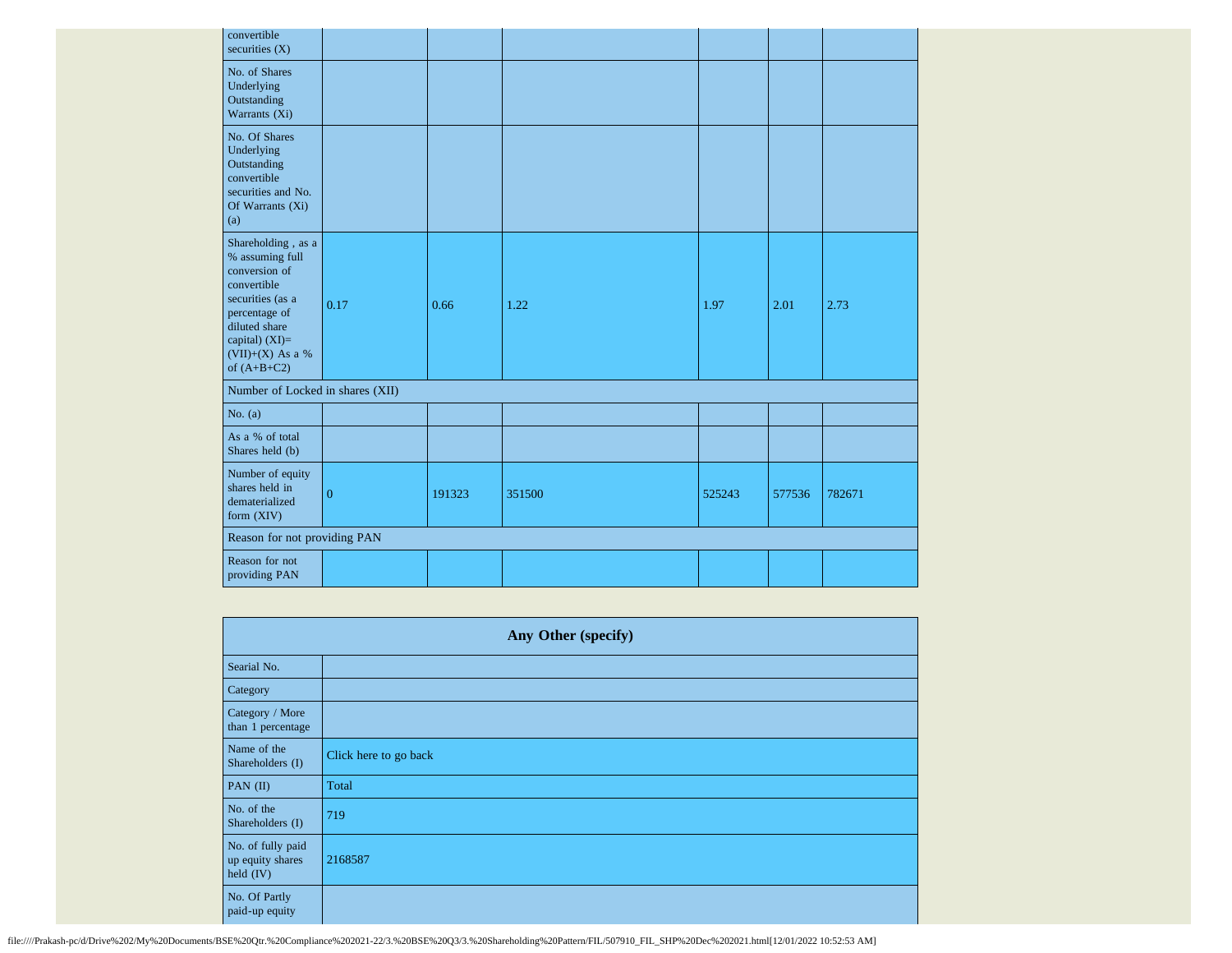| shares held (V)                                                                                                                                                                     |                                                               |
|-------------------------------------------------------------------------------------------------------------------------------------------------------------------------------------|---------------------------------------------------------------|
| No. Of shares<br>underlying<br>Depository<br>Receipts (VI)                                                                                                                          |                                                               |
| Total nos. shares<br>$\text{held (VII)} =$<br>$(IV)+(V)+(VI)$                                                                                                                       | 2168587                                                       |
| Shareholding as a<br>% of total no. of<br>shares (calculated<br>as per SCRR,<br>1957) (VIII) As a<br>% of $(A+B+C2)$                                                                | 7.54                                                          |
|                                                                                                                                                                                     | Number of Voting Rights held in each class of securities (IX) |
| Class eg: X                                                                                                                                                                         | 2168587                                                       |
| Class eg:y                                                                                                                                                                          |                                                               |
| Total                                                                                                                                                                               | 2168587                                                       |
| Total as a % of<br><b>Total Voting rights</b>                                                                                                                                       | 7.54                                                          |
| No. Of Shares<br>Underlying<br>Outstanding<br>convertible<br>securities $(X)$                                                                                                       |                                                               |
| No. of Shares<br>Underlying<br>Outstanding<br>Warrants (Xi)                                                                                                                         |                                                               |
| No. Of Shares<br>Underlying<br>Outstanding<br>convertible<br>securities and No.<br>Of Warrants (Xi)<br>(a)                                                                          |                                                               |
| Shareholding , as a<br>% assuming full<br>conversion of<br>convertible<br>securities (as a<br>percentage of<br>diluted share<br>capital) (XI)=<br>(VII)+(X) As a %<br>of $(A+B+C2)$ | 7.54                                                          |
| Number of Locked in shares (XII)                                                                                                                                                    |                                                               |
| No. $(a)$                                                                                                                                                                           |                                                               |
| As a % of total<br>Shares held (b)                                                                                                                                                  |                                                               |
| Number of equity<br>shares held in<br>dematerialized<br>form $(XIV)$                                                                                                                | 2076773                                                       |